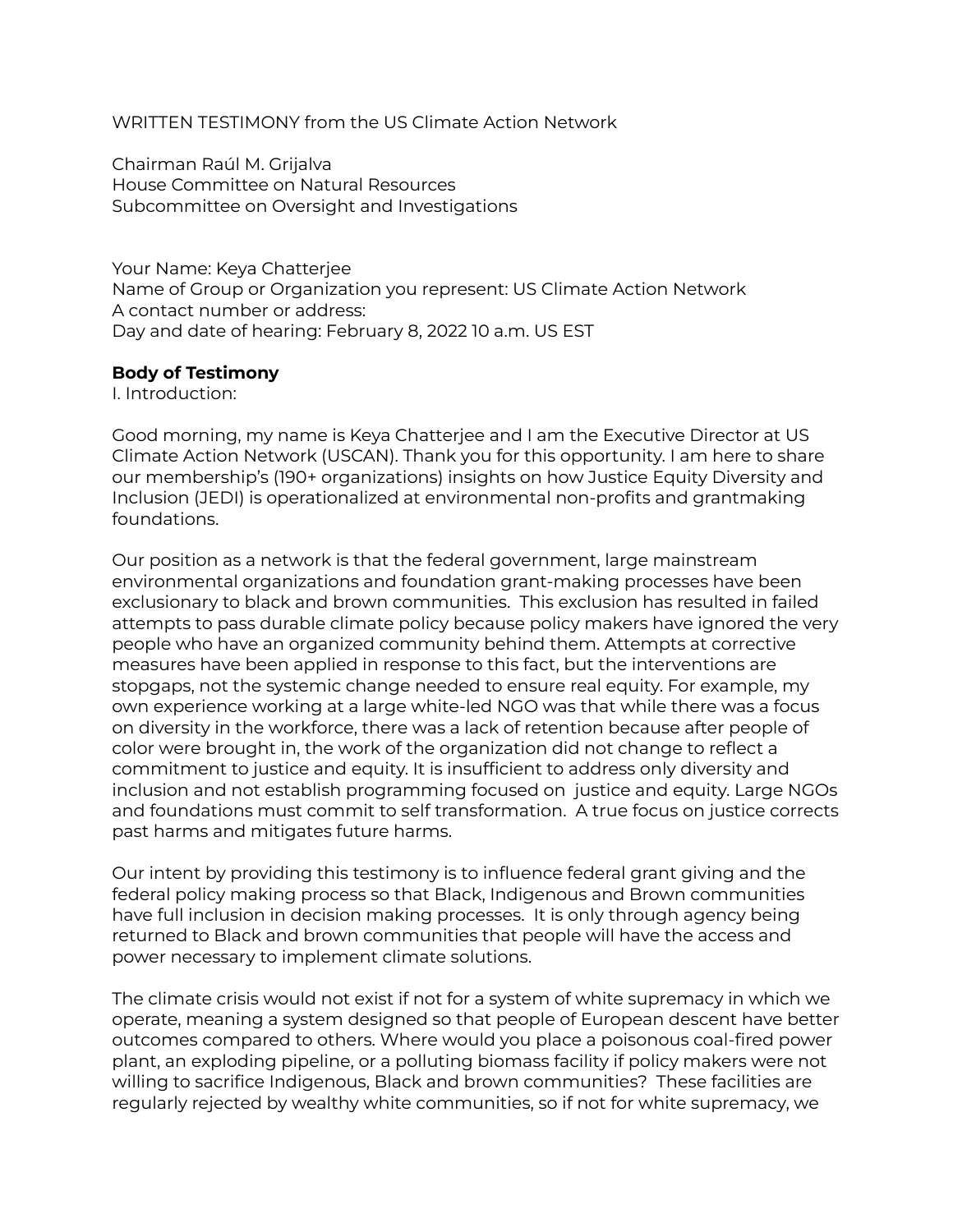would have transitioned to solar, wind, and batteries long ago, before my time, when President Carter was trying to get us to wear sweaters in winter and move us to energy independence. Long before that, white supremacy and colonialism began the process of attacking and dismantling indigenous ways of living that were connected to the land and that could sustain a stable climate on Earth.

USCAN is on a journey of self transformation and is constantly working to put justice and equity at the heart of our work. We are in our seventh year of a member-led grant program. The purpose of this program is to build grassroots power for climate action, while increasing trust and alignment among our members. To ensure this program is equitable, transparent, and embodies our JEDI values, grant decisions are made by a review committee of USCAN members. Traditionally, most that serve on the review committee are from grassroots organizations; this past grant cycle everyone was from a grassroots organization.

The Federal Grant Process is lengthy, time-consuming, and onerous. It favors nonprofits that have been given grants consistently or with dedicated staff: those that already have the infrastructure in place to tackle it. Nonprofits without those resources are at a significant disadvantage. Knowing this, we have removed anything that is truly not informing the review team's decision. Our program allows grant submissions in varying formats: handwritten, videos, powerpoint, etc.; line-item budgets are not requested. We trust those that are receiving the funds know the best way to spend the funds. The entire application process is intentionally set up to take the applicant less than 3 hours total, and the Review Team Rubric is openly shared with all applicants.

Our grants program is responsive to the organization's needs throughout the grant period. We have multi-year grants for operating support or capacity-building, and more flexible agreements regarding modifications. In addition, we collaborate with our grantee to design evaluation and reporting processes that support the work being done, rather than create extra burdens.

Part of the transformation of USCAN has also been a commitment to bringing Black and Indigenous leadership into positions of access and power in international and federal policy making. Our members tell us that while for the first time they are being consulted on policy more frequently, they feel largely tokenized and do not yet feel influence over policy. The barriers to participation are similar to the barriers to federal grants. The language being used is not the language used to organize in communities. Sometimes the most harmful policies are spoken about in the most opaque terms. Members of USCAN, for example, have had to suffer the pollution and the enormous costs of a carbon capture and storage facility in Mississippi, and there are threats of more of these facilities that communities do not want in Louisiana and across the southeast, surrounding Black communities. This effort is an expansion and extension of poisonous facilities in communities of color that will be paired with a massive network of compressed CO2 pipelines in every community that has worked so hard to fight back against pipelines scarring their communities. That's not what it's called though, what it is called is "45Q". This kind of meaningless jargon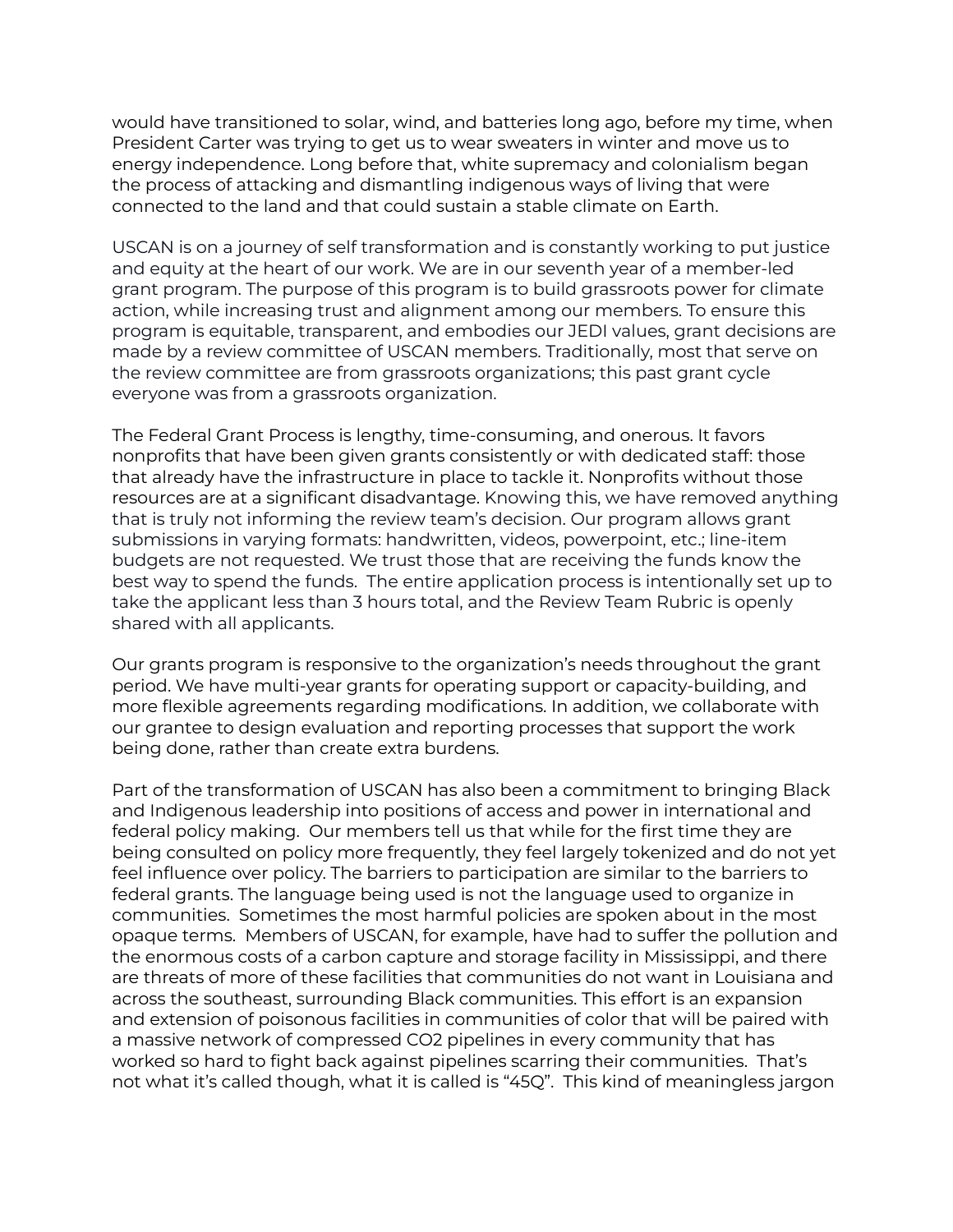is no accident and emerges from a culture that does not value community organizers and the language that they use within their communities.

## II. Content:

USCAN is the US "node" of a global network, the Climate Action Network, which makes formal interventions at the United Nations Framework Convention on Climate Change Conferences of Parties, or COPs. Our experience in the UN process has been that in order for people of color to gain access, we have had to proactively ensure that badges are prioritized for people of color and that our members are able to vote on who will represent them at international meetings. We have also observed that the barriers to policy access can be ameliorated, but it has to be through proactive work since there are often long standing relationships between white-led organizations and policy makers. Putting JEDI at the heart of our work means prioritizing establishing new, authentic relationships with people of color. Based on our experience moving toward better representation internationally, our top three recommendations for federal policy makers are:

- 1. Ensure that the people most affected by the policy are included in the decision making process by tracking and sharing who is coming to meetings.
- 2. Keep a 'progressive stack' in meetings, ensuring that the people being called on for questions or put on the agenda to speak are people reflecting the experiences of communities who have been made vulnerable through policy
- 3. Use language that could be understood in a community meeting and avoid jargon and acronyms

Similar interventions are needed for federal grant making. Several of our members have had first hand experience applying for federal grant programs. The experiences were demoralizing and characterized by a lengthy application process (100 pages long in one instance); with very technical jargon that is difficult to understand and contradictory application instructions. Additionally, many of these application processes and platforms are inaccessible to grassroots organizations interested in applying because they require a proposal submission that is tailored to the technical requirements of a specific federal policy rather than based on the actual needs/reality of the grantee. This is difficult to navigate for small organizations with limited staff bandwidth, and little to no access to policy experts. Finally and most importantly, many of our members are increasingly getting access to funding tables and decision making spaces on policy, but that access does not translate to influence. BIPOC voices and leadership are more often than not tokenized and serve merely as window dressing to create the impression of diverse representation.

USCAN as a network, has evolved and made improvements over several years to ensure that our internal processes, including around grant making, are transparent, democratic, and embody our JEDI values. Our top ten recommendations, based upon our own experience in adaptively improving are: